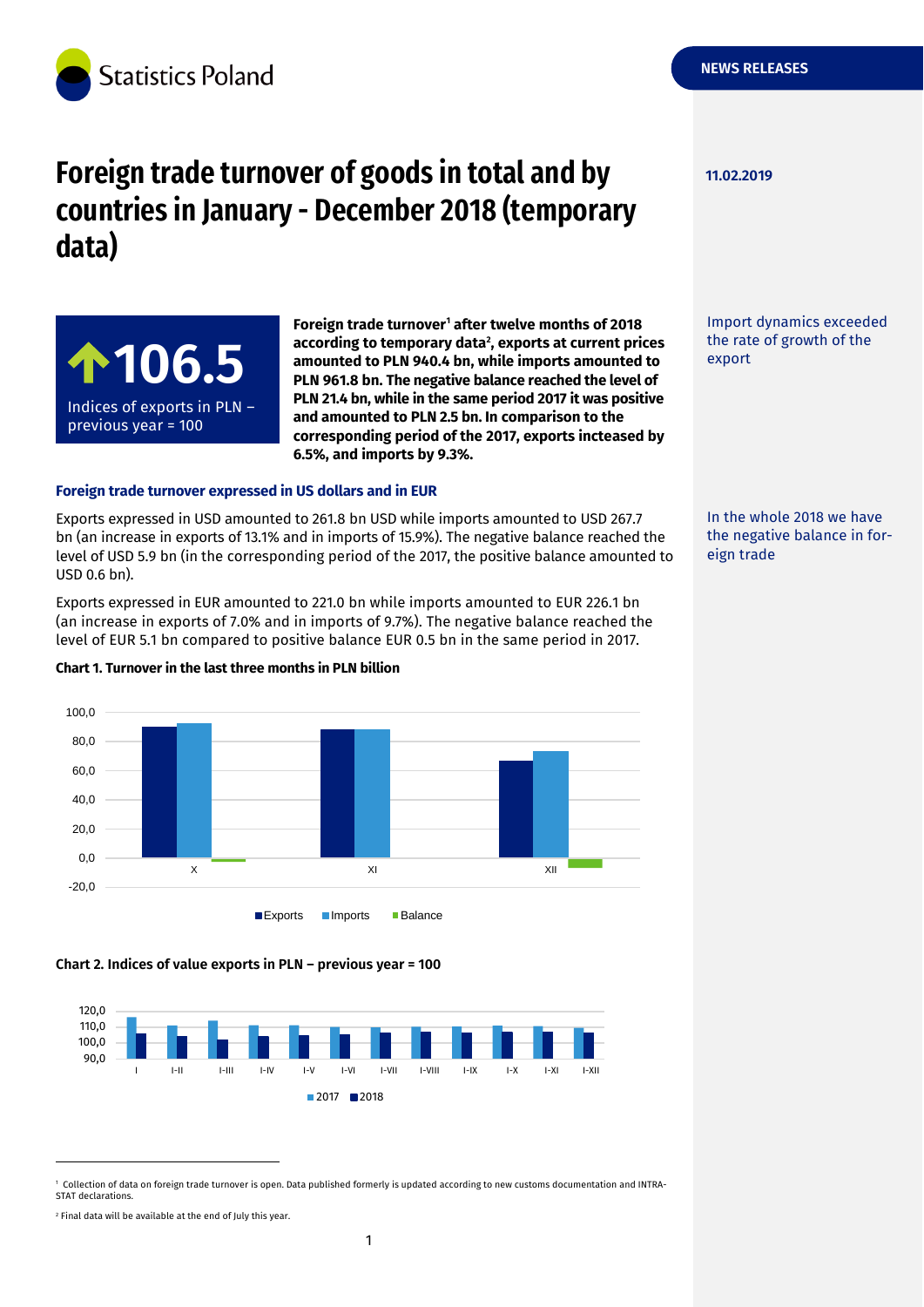#### **Chart 3. Indices of value imports in PLN – previous year = 100**



#### **Foreign trade turnover of goods in total and by groups of countries**

Poland has the largest share in total exports with developed countries - 87.0% (of which EU 80.4%), and imports – 65.5% (of which EU 58.3%), as against 86.6% (of which EU 80.0%) and 67.7% (of which EU 60.4%) in the corresponding period of the 2017. However, the smallest share was observed in the countries of Central and Eastern Europe, which in total exports amounted to 5.8%, and in imports – 9.1%, as against 5.8% and 7.9% after twelve months of the 2017.

The negative balances were recorded with developing countries – minus PLN 176.6 bn (minus USD 49.1 bn, minus EUR 41.5 bn) and with countries Central and Eastern Europe – minus PLN 32.7 bn (minus USD 9.1 bn, minus EUR 7.7 bn). The positive balances were obtained in turnover with developed countries PLN 187.9 bn (USD 52.3 bn, EUR 44.1 bn), of which EU countries a balance of PLN 194.7 bn (USD 54.1 bn, EUR 45.7 bn).

SPECIFICATION I – XII 2018 2017 2018 bn PLN bn USD bn EUR  $I - XII$  2017 = 100  $I - XII$ PLN | USD | EUR | structure in % **Exports 940.4 261.8 221.0 106.5 113.1 107.0 100.0 100.0** Developed countries 1818.0 227.8 192.3 107.0 113.6 107.4 86.6 87.0 of which EU 1755.7 | 210.4 | 177.6 | 107.0 | 113.5 | 107.4 | 80.0 | 80.4 of which euro-zone  $\begin{vmatrix} 542.3 & 151.0 & 127.5 & 107.6 & 114.3 & 108.1 & 57.1 \end{vmatrix}$  57.7 Developing countries  $\begin{vmatrix} 67.4 & 18.7 & 15.8 & 100.7 & 106.7 & 101.0 & 7.6 & 7.2 \end{vmatrix}$ Count. of Cent. and East. Europe | 55.0 | 15.3 | 12.9 | 107.6 | 113.6 | 107.8 | 5.8 | 5.8 **Imports** (country of origin)<sup>3</sup> **961.8 267.7 226.1 109.3 115.9 109.7 100.0 100.0** Developed countries 1980.1 | 630.1 | 175.5 | 148.2 | 105.7 | 112.2 | 106.2 | 67.7 | 65.5 of which EU 361.0 | 561.0 | 156.3 | 131.9 | 105.6 | 112.1 | 106.0 | 60.4 | 58.3 of which euro-zone 447.8 124.8 105.3 105.4 111.9 105.9 48.3 46.6 Developing countries 244.0 67.8 57.3 113.8 120.4 114.2 24.4 25.4 Count. of Cent. and East. Europe 87.7 24.4 20.6 125.9 133.1 126.3 7.9 9.1 **Balance -21.4 -5.9 -5.1 X X X X X** Developed countries  $\begin{vmatrix} 187.9 & 52.3 & 44.1 & X & X & X \end{vmatrix}$ of which EU | 194.7 | 54.1 | 45.7 | X | X | X | X | X of which euro-zone  $94.5$  26.2 22.2 X X X X X X Developing countries  $\begin{vmatrix} -176.6 & -49.1 & -41.5 & \times & \times & \times \end{vmatrix}$ Count. of Cent. and East. Europe  $\begin{vmatrix} -32.7 & -9.1 & -7.7 & x & x \end{vmatrix}$  x x x x x x

**Table 1. Foreign trade turnover of goods in total and by groups of countries**

The high share of developed countries in trade in goods is affected by high turnover with the EU

-

<sup>&</sup>lt;sup>3</sup> Country of origin is the country where the commodity was produced or processed and in this form entered the Polish customs zone.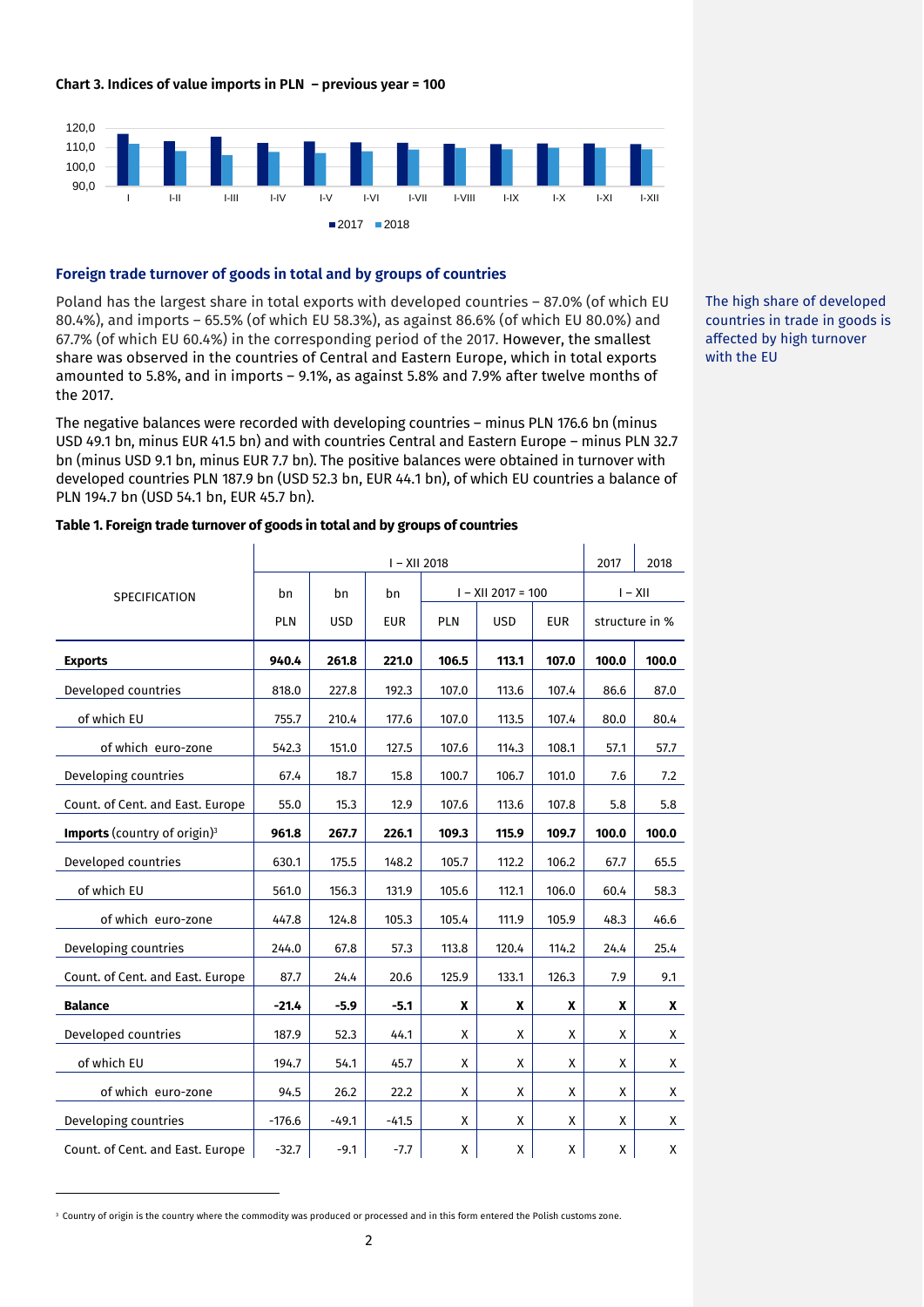#### **Foreign trade turnover by major countries**

In the period January – December 2018 among the main trade partners of Poland there was an increase in exports and imports to all countries from the top ten of our partners, with the exception of Italy in exports.

The turnover with the top ten of Polish trade partners in exports in January – December 2018 accounted for 66.8% (66.2% in the same period 2017), while total imports – 64.7% (against 65.7% after twelve months of the 2017).

The share of Germany in exports increased in comparison with the corresponding period of 2017 by 0.7 pp and amounted to 28.2%, and imports has decreased by 0.7 pp and accounted for 22.4%. The positive balance amounted to PLN 49.5 bn (USD 13.7 bn, EUR 11.6 bn) against PLN 39.0 bn (USD 10.2 bn, EUR 9.1 bn) in the same period of 2017.

#### **Table 2. Foreign trade turnover by major countries**

|                                    | $I - XII 2018$ |            |      |       |                      |            |                | 2018 |  |  |
|------------------------------------|----------------|------------|------|-------|----------------------|------------|----------------|------|--|--|
| SPECIFICATION                      | bn             | bn         |      |       | $I - XII$ 2017 = 100 | $I - XII$  |                |      |  |  |
|                                    | <b>PLN</b>     | <b>USD</b> | EUR  | PLN   | <b>USD</b>           | <b>EUR</b> | structure in % |      |  |  |
| <b>EXPORTS</b>                     |                |            |      |       |                      |            |                |      |  |  |
| 1. Germany                         | 264.8          | 73.7       | 62.2 | 109.1 | 115.7                | 109.6      | 27.5           | 28.2 |  |  |
| 2. Czech Republic                  | 59.8           | 16.7       | 14.1 | 105.3 | 111.7                | 105.7      | 6.4            | 6.4  |  |  |
| 3. United Kingdom                  | 58.2           | 16.2       | 13.7 | 102.5 | 108.7                | 102.9      | 6.4            | 6.2  |  |  |
| 4. France                          | 52.1           | 14.5       | 12.2 | 104.8 | 111.5                | 105.3      | 5.6            | 5.5  |  |  |
| 5. Italy                           | 43.2           | 12.0       | 10.2 | 100.0 | 106.4                | 100.4      | 4.9            | 4.6  |  |  |
| 6. Netherlands                     | 42.5           | 11.8       | 10.0 | 109.4 | 116.3                | 109.9      | 4.4            | 4.5  |  |  |
| 7. Russia                          | 28.8           | 8.0        | 6.8  | 109.4 | 115.4                | 109.6      | 3.0            | 3.1  |  |  |
| 8. United States                   | 26.2           | 7.3        | 6.2  | 112.0 | 118.8                | 112.4      | 2.6            | 2.8  |  |  |
| 9. Sweden                          | 26.0           | 7.3        | 6.1  | 104.8 | 111.3                | 105.3      | 2.8            | 2.8  |  |  |
| 10. Hungary                        | 25.1           | 7.0        | 5.9  | 107.6 | 114.2                | 108.0      | 2.6            | 2.7  |  |  |
| <b>IMPORTS (country of origin)</b> |                |            |      |       |                      |            |                |      |  |  |
| 1. Germany                         | 215.3          | 60.0       | 50.6 | 105.7 | 112.1                | 106.1      | 23.1           | 22.4 |  |  |
| 2. China                           | 111.6          | 31.0       | 26.2 | 107.6 | 113.7                | 108.0      | 11.8           | 11.6 |  |  |
| 3. Russia                          | 70.8           | 19.6       | 16.6 | 126.5 | 133.9                | 126.9      | 6.4            | 7.4  |  |  |
| 4. Italy                           | 48.2           | 13.4       | 11.3 | 102.8 | 109.3                | 103.2      | 5.3            | 5.0  |  |  |
| 5. France                          | 35.0           | 9.8        | 8.2  | 102.6 | 109.0                | 103.0      | 3.9            | 3.6  |  |  |
| 6. Netherlands                     | 34.6           | 9.7        | 8.1  | 102.9 | 109.5                | 103.4      | 3.8            | 3.6  |  |  |
| 7. Czech Republic                  | 32.8           | 9.2        | 7.7  | 103.4 | 109.9                | 103.9      | 3.6            | 3.4  |  |  |
| 8. United States                   | 27.3           | 7.6        | 6.4  | 109.0 | 115.9                | 109.4      | 2.8            | 2.8  |  |  |
| 9. Belgium                         | 23.8           | 6.6        | 5.6  | 105.8 | 112.5                | 106.3      | 2.6            | 2.5  |  |  |
| 10. United Kingdom                 | 23.3           | 6.5        | 5.5  | 110.2 | 116.6                | 110.6      | 2.4            | 2.4  |  |  |

### Since Poland's accession to the EU, Germany has been our the largest trading partner both in exports and imports

The share of Russia in imports increased by 1.0 pp compared to the same period of 2017 and it was 7.4%



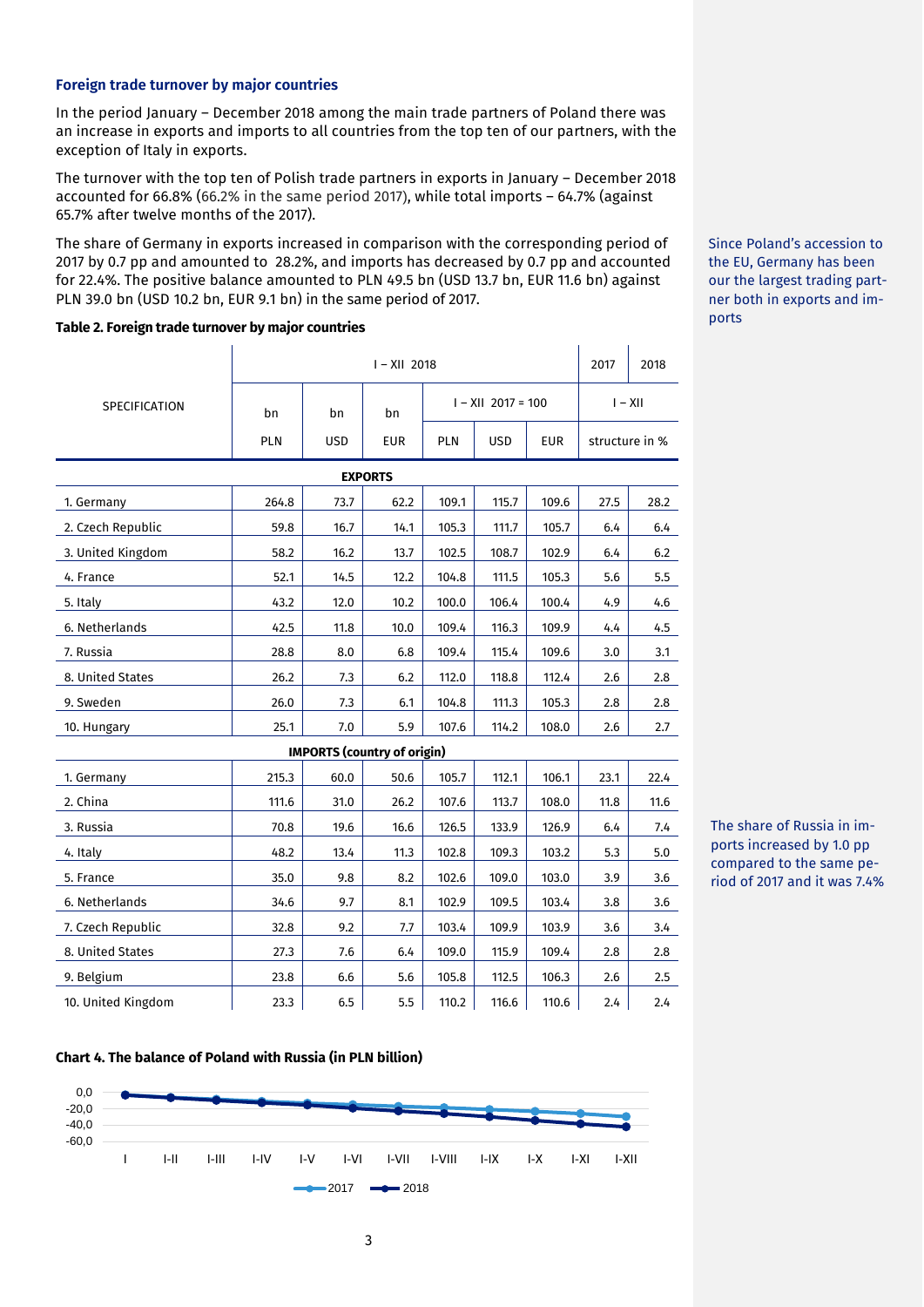## **Imports by country of consignment in total and by groups of counties**

The highest turnover in imports by country of consignment Poland recorded with the developed countries - PLN 711.5 bn, of which the EU – PLN 667.7 bn, compared to PLN 672.6 bn, of which the EU - PLN 631.8 bn in the same period of 2017.

|                                                           | $I - XII 2018$                                                                   |         |         |       |                      |       |           | 2018  |
|-----------------------------------------------------------|----------------------------------------------------------------------------------|---------|---------|-------|----------------------|-------|-----------|-------|
| SPECIFICATION                                             | bn                                                                               | bn      | bn      |       | $I - XII 2017 = 100$ |       | $I - XII$ |       |
|                                                           | <b>USD</b><br><b>PLN</b><br><b>EUR</b><br><b>PLN</b><br><b>USD</b><br><b>EUR</b> |         |         |       | structure in %       |       |           |       |
| <b>Imports</b> (country of con-<br>signment) <sup>4</sup> | 961.8                                                                            | 267.7   | 226.1   | 109.3 | 115.9                | 109.7 | 100.0     | 100.0 |
| Developed countries                                       | 711.5                                                                            | 198.2   | 167.3   | 105.8 | 112.2                | 106.2 | 76.4      | 74.0  |
| of which EU                                               | 667.7                                                                            | 186.0   | 157.0   | 105.7 | 112.1                | 106.1 | 71.8      | 69.4  |
| of which euro-zone                                        | 540.8                                                                            | 150.6   | 127.1   | 105.5 | 112.0                | 105.9 | 58.2      | 56.2  |
| Developing countries                                      | 156.6                                                                            | 43.5    | 36.8    | 115.1 | 121.9                | 115.5 | 15.5      | 16.3  |
| Countries of Cent. and East.<br>Europe                    | 93.7                                                                             | 26.0    | 22.0    | 131.1 | 138.6                | 131.5 | 8.1       | 9.7   |
| <b>Balance</b>                                            | $-21.4$                                                                          | $-5.9$  | $-5.1$  | X     | X                    | X     | X         | X     |
| Developed countries                                       | 106.5                                                                            | 29.6    | 25.0    | X     | X                    | X     | X         | X     |
| of which EU                                               | 88.0                                                                             | 24.4    | 20.6    | X     | X                    | X     | X         | X     |
| of which euro-zone                                        | 1.5                                                                              | 0.4     | 0.4     | Χ     | X                    | X     | X         | X     |
| Developing countries                                      | $-89.2$                                                                          | $-24.8$ | $-21.0$ | X     | X                    | X     | X         | X     |
| Countries of Cent. and East.<br>Europe                    | $-38.7$                                                                          | $-10.7$ | $-9.1$  | Χ     | X                    | X     | X         | X     |

## **Table 3. Imports by country of consignment in total and by groups of counties**





<sup>4</sup> Country of consignment is the country from which the goods were introduced into the Polish territory irrespective of their origin.

-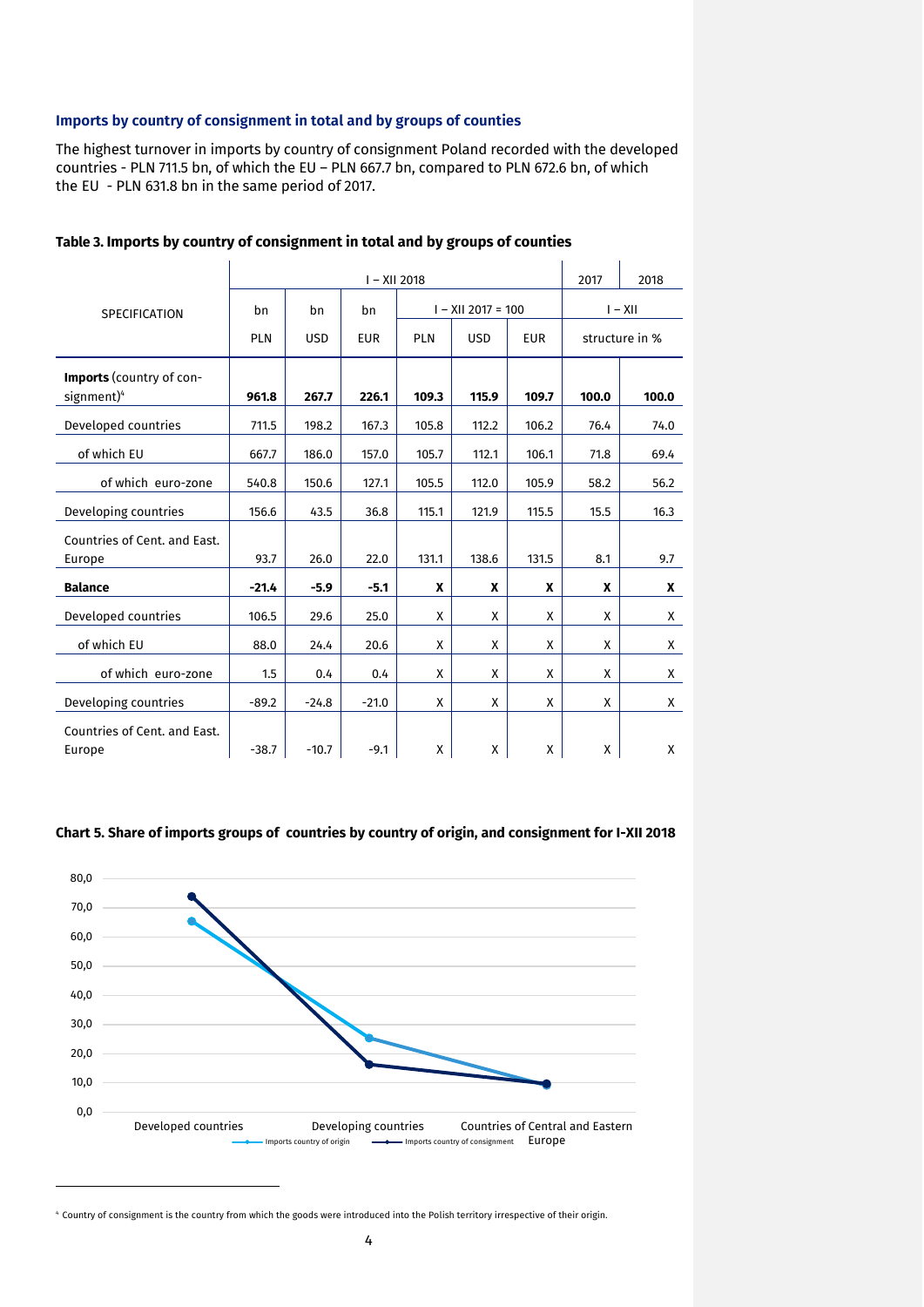# **Imports by country of consignment – by countries**

The share of Germany in imports by country of consignment to imports by country of origin was higher by 4.9 pp, accordingly the share of the Netherlands was higher by 1.9 pp and Belgium by 1.3 pp., Czech Republic by 0.6 pp and Russia by 0.4 pp.

## **Table 4. Imports by country of consignment – by countries**

|                                         | $I - XII 2018$ |            |            |                      |            |            |                | 2018 |  |  |
|-----------------------------------------|----------------|------------|------------|----------------------|------------|------------|----------------|------|--|--|
| <b>SPECIFICATION</b>                    |                |            |            | $I - XII$ 2017 = 100 |            |            | $I - XII$      |      |  |  |
|                                         | bn             | bn         | bn         |                      |            |            |                |      |  |  |
|                                         | PLN            | <b>USD</b> | <b>EUR</b> | <b>PLN</b>           | <b>USD</b> | <b>EUR</b> | structure in % |      |  |  |
| <b>IMPORTS (country of consignment)</b> |                |            |            |                      |            |            |                |      |  |  |
| 1. Germany                              | 262.6          | 73.1       | 61.7       | 106.5                | 112.9      | 106.9      | 28.0           | 27.3 |  |  |
| 2. Russia                               | 75.0           | 20.8       | 17.6       | 132.4                | 140.0      | 132.9      | 6.4            | 7.8  |  |  |
| 3. China                                | 69.6           | 19.3       | 16.4       | 111.8                | 118.4      | 112.2      | 7.1            | 7.2  |  |  |
| 4. Netherlands                          | 52.9           | 14.8       | 12.4       | 100.9                | 107.2      | 101.4      | 6.0            | 5.5  |  |  |
| 5. Italy                                | 48.4           | 13.5       | 11.4       | 101.9                | 108.3      | 102.4      | 5.4            | 5.0  |  |  |
| 6. Czech Republic                       | 38.2           | 10.6       | 9.0        | 107.2                | 113.8      | 107.7      | 4.0            | 4.0  |  |  |
| 7. France                               | 37.8           | 10.5       | 8.9        | 103.6                | 110.1      | 104.0      | 4.1            | 3.9  |  |  |
| 8. Belgium                              | 36.4           | 10.1       | 8.5        | 111.2                | 118.1      | 111.6      | 3.7            | 3.8  |  |  |
| 9. United Kingdom                       | 24.8           | 6.9        | 5.8        | 102.4                | 108.4      | 102.8      | 2.7            | 2.6  |  |  |
| 10. Sweden                              | 23.0           | 6.4        | 5.4        | 110.4                | 117.3      | 110.9      | 2.4            | 2.4  |  |  |

Imports from China according by country of consignment to imports by country of origin was lower about 4.4 pp